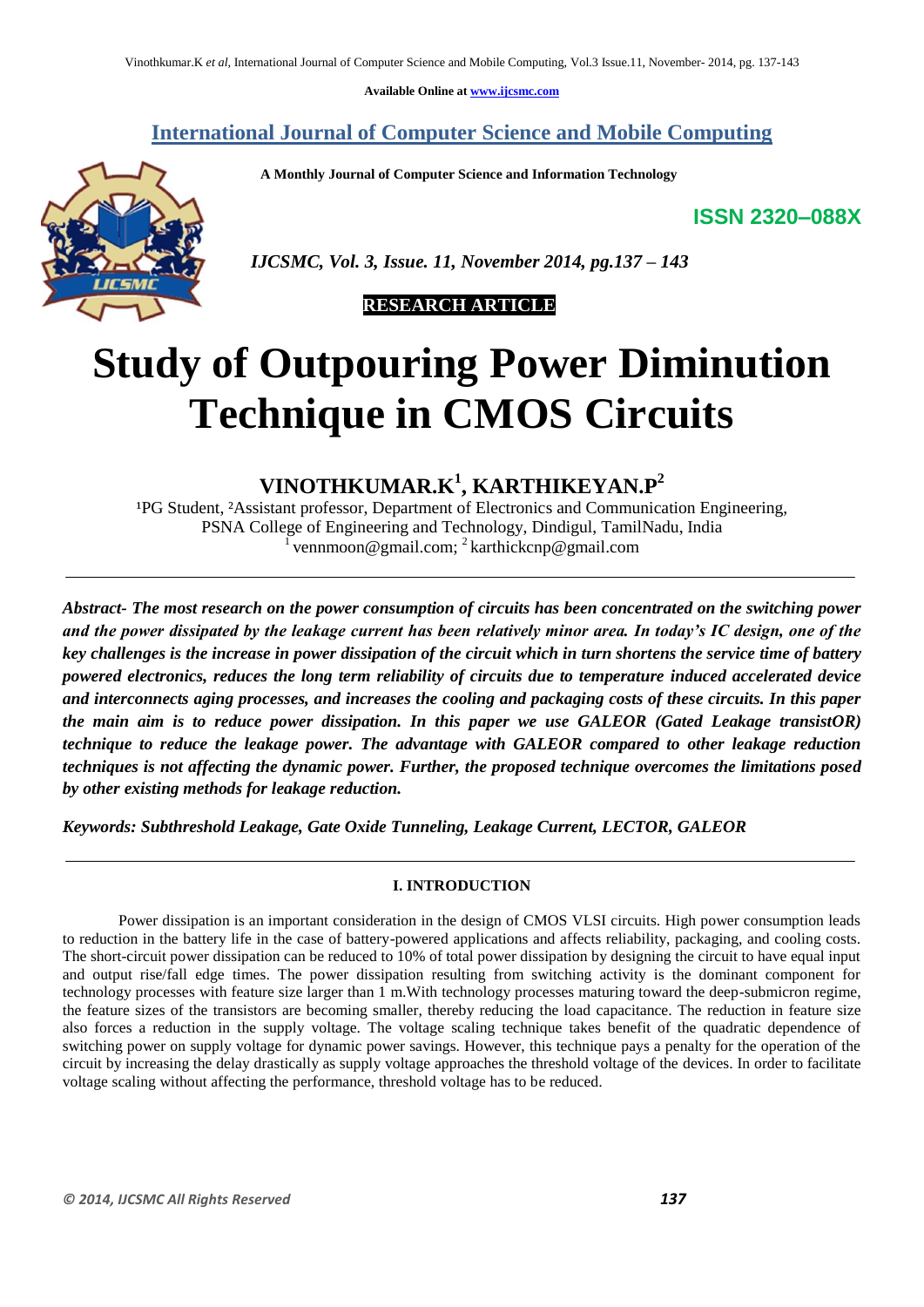In general, the ratio between the supply voltage and the threshold voltage should be at least 5, so that the performance of CMOS circuits is not affected. This also leads to better noise margins and helps to avoid the hot-carrier effects in short-channel devices.



Fig1.1: Static CMOS leakage sources.

Leakage power of a CMOS transistor depends on gate length and oxide thickness. To decrease the dynamic power, the supply voltage is decreased which leads to the performance degradation. To speed up the device, the threshold voltage should also be scaled down along with the supply voltage, which results in exponential increase in the sub-threshold leakage current, thereby increase in the static power dissipation. The main components of leakage current in a MOS transistor are shown in Figure 1.1.Scaling down of threshold voltage results in exponential increase of the sub threshold leakage current. The supply voltage and threshold voltage scaling trends for Intel"s microprocessor process technologies are discussed. It can be seen from that the leakage power is only 0.01% of the active power for 1- m technology, while it is 10% of the active power for 0.1- m technology. There is a fivefold increase in leakage power as the technology process advances to a new generation. Projecting these trends, it can be seen that the leakage power dissipation will equal the active power dissipation within a few generations. Hence, efficient leakage power reduction methods are very critical for the deep-submicron and nanometer circuits.

#### **II. TRANSISTOR LEAKAGE MECHANISMS**

#### *A. Sub-threshold leakage current (Isub)*

MOS transistors occur when the gate voltage is below the threshold voltage and mainly consists of diffusion current. Off-state leakage in present-day devices is usually dominated by this type of leakage. An effect called drain-induced barrier lowering (DIBL) takes place when a high-drain voltage is applied to a short channel device. The source injects carriers into the channel surface (independent of gate voltage). Narrow width of the transistor can also modulate the threshold voltage and the sub-threshold current.

$$
I_{o} = \mu_{0} C_{ox} \frac{W}{L_{eff}} \frac{kT}{q}^{2} e^{1.8} e^{-\frac{q \delta V_{t}}{\eta kT}}
$$
\n(1.1)

 Where, μ0 is the zero bias mobility, Cox is the gate oxide capacitance, and (W/L) represents the width to the length ratio of the leaking MOS device. The variable V in equation 1.1 is the thermal voltage constant, and  $V_{gs}$  represents the gate to the source voltage. The parameter n in equation is the sub-threshold swing coefficient given by  $1 + (C_d/C_{ox})$  with  $C_d$  being the depletion layer capacitance of the source/drain junction. One important point about equation 1.1 is that the sub threshold leakage current is exponentially proportional to (Vgs-Vth). Shorter channel length results in lower threshold voltages and increases sub-threshold leakage. As temperature increases, sub-threshold leakage is also increased. On the other hand, when the well-to-source junction of a MOSFET is reverse biased, there is a body effect that increases the thresh-old voltage and decreases sub-threshold leakage.

#### *B.Gate oxide tunneling current (Igate)*

Tunneling of electrons that can result in leakage when there is a high electric field across a thin gate oxide layer. Electrons may tunnel into the conduction band of the oxide layer; this is called Fowler- Nordheim tunneling. In oxide layers less than 3-4 nm thick, there can also be direct tunneling through the silicon oxide layer. Mechanisms for direct tunneling include electron tunneling in the conduction band, electron tunneling in the valence band, and hole tunneling in the valence band.

#### *C. Junction leakage*

That results from minority carrier diffusion and drift near the edge of depletion regions, and also from generation of electron hole pairs in the depletion regions of reverse-bias junctions. When both n regions and p regions are heavily doped, as is the case for some advanced MOSFETs, there is also junction leakage due to band-to-band tunneling (BTBT).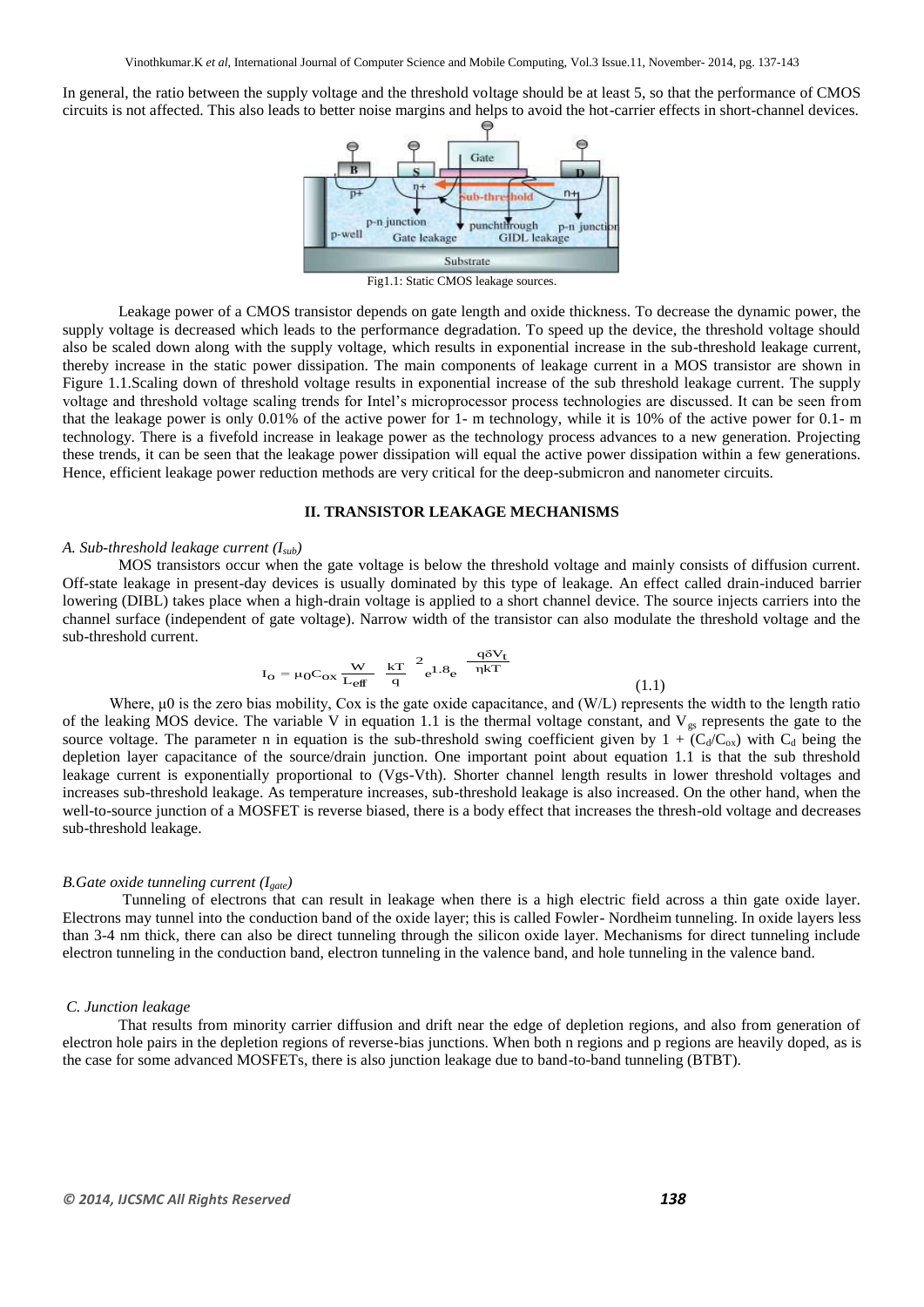Vinothkumar.K *et al*, International Journal of Computer Science and Mobile Computing, Vol.3 Issue.11, November- 2014, pg. 137-143

## *D. Hot-carrier injection*

It occurs in short-channel transistors. Because of a strong electric field near the silicon/silicon oxide interface, electrons or holes can gain enough energy to cross the interface and enter the oxide layer. Injection of electrons is more likely to occur, since they have a lower effective mass and barrier height than holes.

# *E. Gate-induced drain leakage (GIDL)*

This is caused by high field effect in the drain junction of MOS transistors. In a negative- channel metal-oxidesemiconductor (NMOS) transistor, when the gate is biased to form accumulation layer in the silicon surface under the gate, the silicon surface has almost the same potential as the p-type substrate, and the surface acts like a p region more heavily doped than the substrate. When the gate is at zero or negative voltage and the drain is at the supply voltage level, there can be a dramatic increase of effects like avalanche multiplication and band-to-band tunneling. Minority carriers underneath the gate are swept to the substrate, completing the GIDL path.

#### *F. Punch through leakage*

This occurs when there is decreased separation between depletion regions at the drain-substrate and the sourcesubstrate junctions. This occurs in short-channel devices, where this separation is relatively small. Increased reverse bias across the junctions further decreases the separation. When the depletion regions merge, majority carriers in the source enter into the substrate and get collected by the drain, and punch through takes place.

# **III. SURVEY OF LEAKAGE REDUCTION TECHNIQUES**

# *A.MTCMOS-(Multi-threshold CMOS)*

A high-threshold NMOS gating transistor is connected between the pull-down network and the ground, and lowthreshold voltage transistors are used in the gate. The reverse conduction paths exist, which tends the noise margin to reduce or may result in complete failure of the gate. There also exists a performance penalty due to the high-threshold transistors in series with all the switching current paths. Dual VT technique is a variation in MTCMOS, in which the gates in the critical path use low-threshold transistors and high-threshold transistors for gates in non-critical path [1], [2]. Both the methods requires additional mask layers for each value of  $V_{th}$  in fabrication, which is a complicated task depositing two different oxides thickness, hence making the fabrication process complex.



Fig3.1. MTCMOS technique

The techniques also suffer from turning-on latency i.e., the idle subsections of circuit cannot be used immediately after reactivated since some time is needed to return to normal operating condition. The latency is typically a few cycles for former method, and for Dual technology, is much higher. When the circuit is active, these techniques are not effective in controlling the leakage power.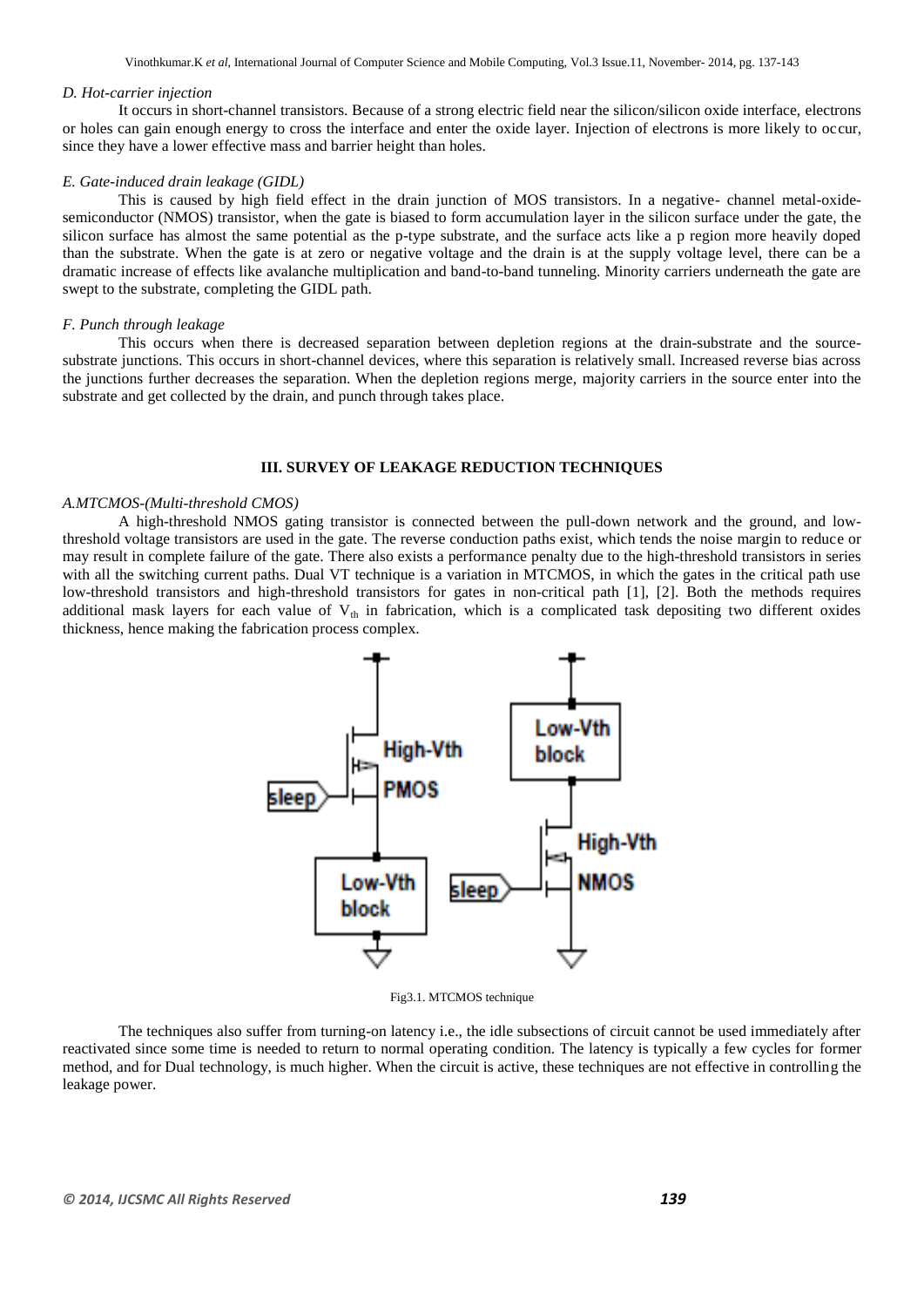#### *B. SLEEP Transistor Technique*

This is a State-destructive technique which cuts off either pull-up or pull-down or both the networks from supply voltage or ground or both using sleep transistors. This technique is MTCMOS, which a high-Vth sleep transistors between pullup networks and  $V_{dd}$  and pull-down networks and gnd while for fast switching speeds, low-Vth transistors are used in logic circuits [3]. Isolating the logic networks, this technique dramatically reduces leakage power during sleep mode. However, the area and delay are increased due to additional sleep transistors. During the sleep mode, the state will be lost as the pull-up and pull-down networks will have floating value. These values impact the wakeup time and energy significantly due to the requirement to recharge transistors which lost state during sleep.

#### *C. Forced Stack*

In this technique, every transistor in the network is duplicated with both the transistors bearing half the original transistor width [4]. Duplicated transistors cause a slight reverse bias between the gate and source when both transistors are turned off. Because sub-threshold current is exponentially dependent on gate bias, it obtains substantial current reduction. It overcomes the limitation with sleep technique by retaining state but it takes more wakeup time.

#### *D. ZIGZAG Technique*

Wake-up cost can be reduced in zigzag technique but still state losing is a limitation. Thus, any particular state which is needed upon wakeup must be regenerated somehow. For this, the technique may need extra circuitry to generate a specific input vector.

## *E. SLEEPY STACK Technique*

This technique combines the structure of the forced stack technique and the sleep transistor technique. In the sleepy stack technique, one sleep transistor and two half sized transistors replaces each existing transistor [5]. Although using of W0/2 for the width of the sleep transistor, changing the sleep transistor width may provide additional tradeoffs between delay, power and area. It also requires additional control and monitory circuit, for the sleep transistors.

#### *F. LEAKAGE FEEDBACK Technique*

This technique is based on the sleep approach. To maintain logic during sleep mode, the leakage feedback technique uses two additional transistors and the two transistors are driven by the output of an inverter which is driven by output of the circuit implemented utilizing leakage feedback. Performance degradation and increase in area are the limitations along with the limitation of sleep technique.

#### *G. SLEEPY KEEPER Technique*

This technique consists of sleep transistors connected to the circuit with NMOS connected to Vdd and PMOS to Gnd. This creates virtual power and ground rails in the circuit, which affects the switching speed when the circuit is active [6]. The identification of the idle regions of the circuit and the generation of the sleep signal need additional hardware capable of predicting the circuit states accurately, increasing the area requirement of the circuit. This additional circuit consumes power throughout the circuit operation to continuously monitor the circuit state and control the sleep transistors even though the circuit is in an idle state.

# *H. Super Cutoff CMOS Technique (SCCMOS)*

This technique has been proposed to solve the problem of the extra cost of the MT approach [7]. The basic idea behind this method is to turn off completely the transistor which connects the maincircuit to VDD or GND. This is achieved by connecting the gate of the transistor to a voltagewhich is higher than VDD. This leads to a positive Vgs for a PMOS transistor and, hence the sub threshold current reduces exponentially with increasing this voltage.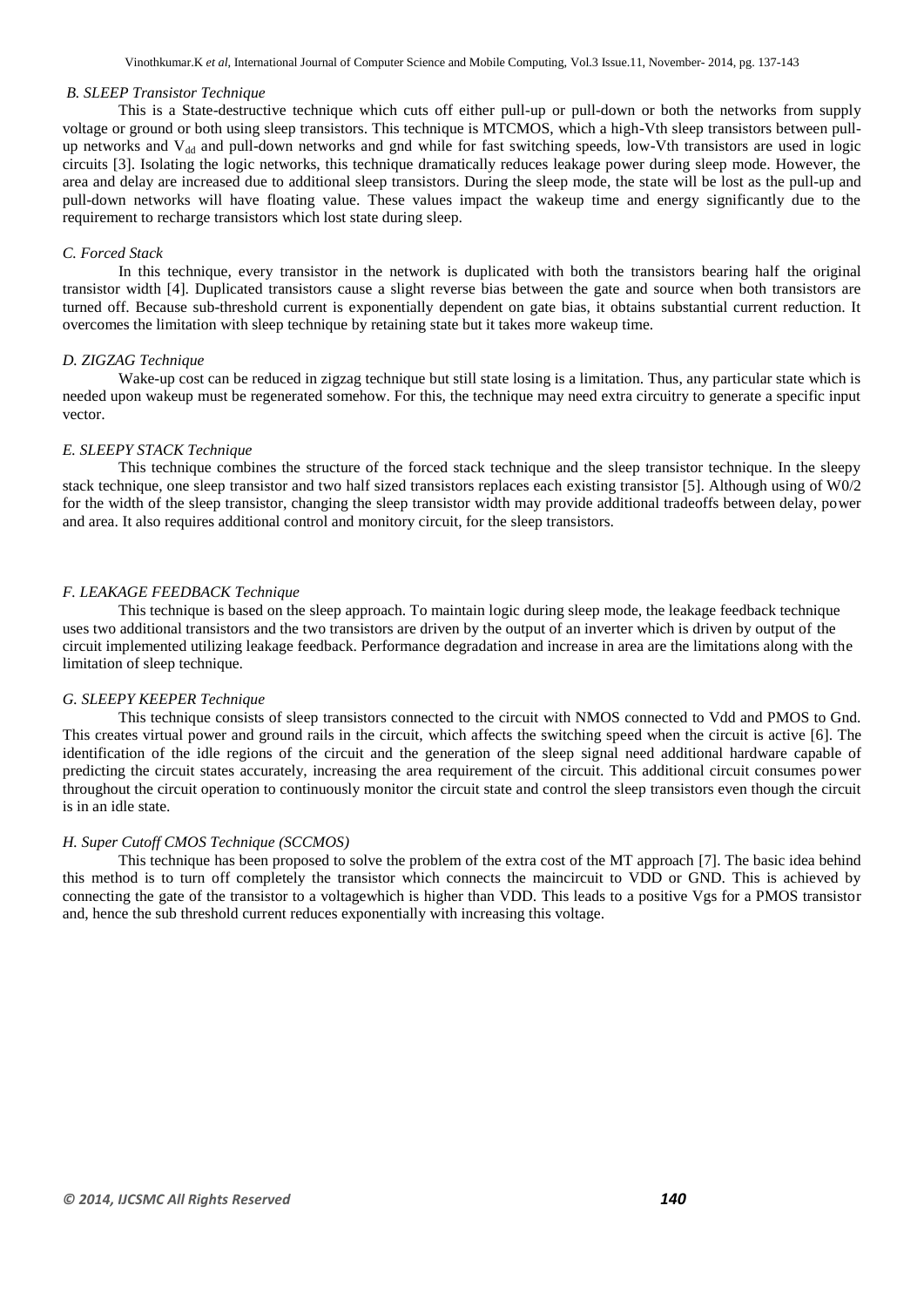

Fig.3.8 Super Cutoff CMOS Technique (SCCMOS)

#### *E. VCLEARIT Technique*

The block diagram for VCLEARIT technique is presented in Fig.3.9. VCLEARIT [9] CMOS technique, the normal operating mode, 'sleep' is 'off' and 'sleepbar' is 'on'. This causes transistors {P0, N0} to turn off and transistor P1 to turn on. The circuit now behaves exactly as a normal CMOS complementary circuit. The sleep (standby) operating mode is a little more involved. In this mode, 'sleep' is on and 'sleepbar' is off. Hence transistors  $\{P0, N0\}$  turn on and transistor P1 turns off. Since P0 is on, common point X1 is also at voltage Vdd. The pull-up (PUN) is now between two points at equal voltage potential (Vdd) and hence no leakage current should flow through the PUN.





Similarly, N0 is on and common point X2 is grounded. The pull-down (PDN) is now between two points at equal voltage potential (Gnd) and hence no leakage current should flow through the PDN. Since "out" is connected to X2, during the sleep mode the output value will always be "0". The leakage loss occurring during the sleep mode will only be through the high - Vth transistor P1 which is turned off, but, connected between points X1 and X2 that are at different voltage potentials.

#### *F. LECTOR Technique*

Leakage Control Transistor technique (LECTOR) introduces LCTin each CMOS gate as shown in Fig.3.9. Since one of the LCTs is always near its cut off, it causes increase in resistance in the path from VDD to ground leading to decrease in leakage current [10]. LECTOR is single threshold, vector independent method which requires only two transistors for every path in a circuit.

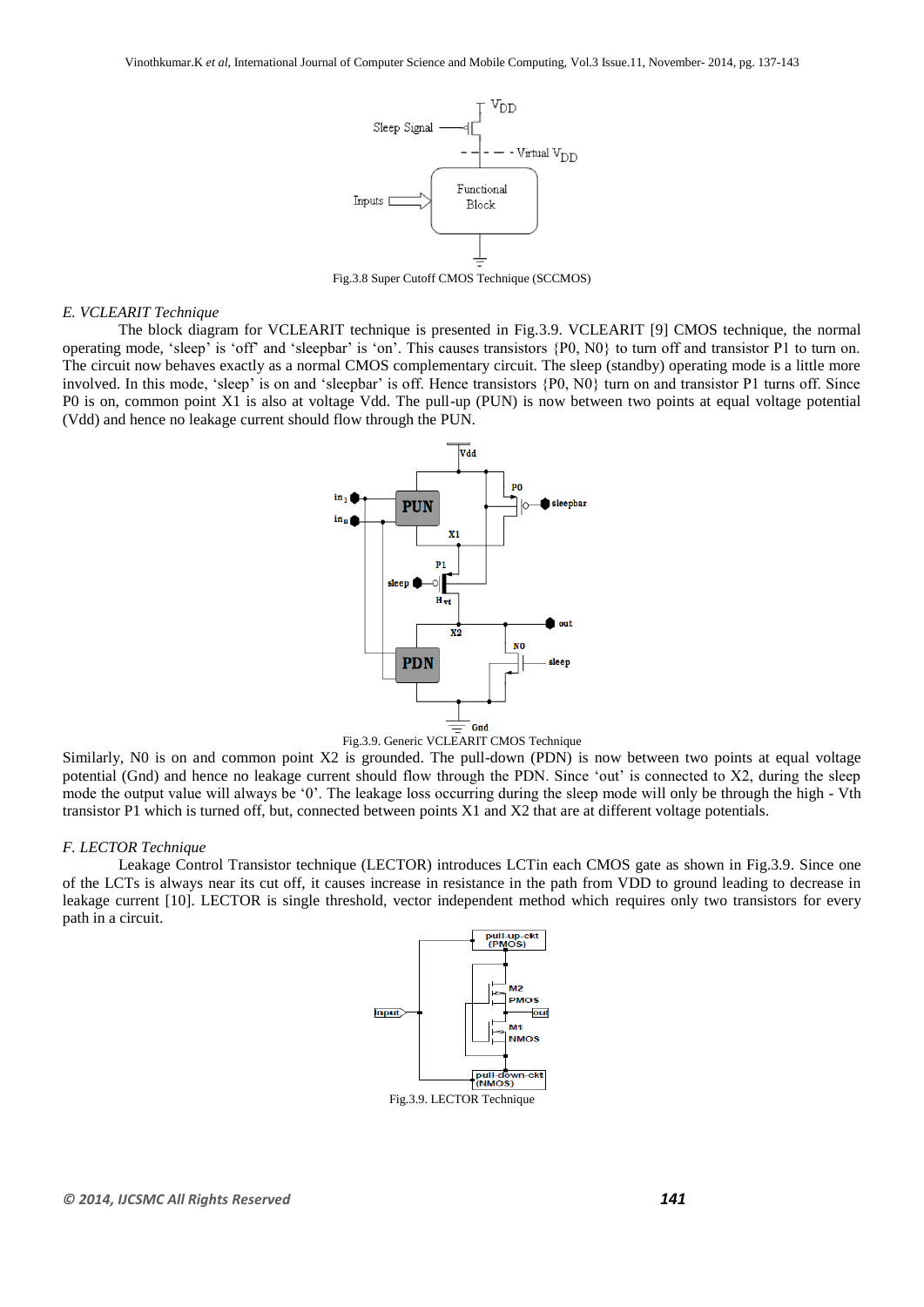Vinothkumar.K *et al*, International Journal of Computer Science and Mobile Computing, Vol.3 Issue.11, November- 2014, pg. 137-143

In this arrangement, one of the LCTs is always "near its cutoff voltage" for any input combination. This increases the resistance of the path from Vdd to ground, thereby decrease in leakage currents. The significant feature of LECTOR is that it works effectively in both active and idle states of the circuit, resulting in better leakage reduction. The basic idea behind the approach for reduction of leakage power is the effective stacking effect of transistors in the path from supply voltage to ground.

# **IV. PROPOSED METHOD**

#### *A. GALEOR Method*

In this technique the maximum reduction in leakage power is achieved by introducing high threshold voltage transistors, thereby increasing circuit delay. It reduces theleakage current flowing through the circuit. In this technique two gated leakage transistors are inserted between NMOS and PMOS circuitry of the existing circuit such that gates of the extra inserted transistors are connected to their respective drain regions. The block diagram of GALEOR technique is shown in Fig.4.1.



Fig.4.1. GALEOR Technique

# *B.Benefit of GALEOR Technique*

GALEOR provides two Leakage Control Transistors (LCTs), a p-type and an n-type within the logic gate for which the gate terminal of each LCT is controlled by the source terminal of the other. The LCTs are self-controlled and do not require any control logic unlike in the popularly used sleep transistor method. GALEOR is effective in both idle and active states of the circuit resulting in better leakage reduction. GALEOR reduces leakage power without increasing switching power. It does not require additional circuitry for monitoring thestates of the overall circuit. This cuts the dynamic power dissipationof the additional circuitry which has to be active even when overall circuit is idle. Either one of the two LCTs is always "near its cutoff voltage" for any input vector combination, thus increasing the stacking effect without any additional control signals.

#### **V. CONCLUSION**

In this paper, we proposed a GALEOR technique effectively enhances the reduction of subthreshold and gate oxide leakage simultaneously.When increase in leakage power because of the scaling down of device dimensions, supply and threshold voltages in order to achieve high performance and low dynamic power dissipation, becomes more with the deepsubmicron and nanometer technologies and thus it becomes a great challenge to tackle the problem of leakage power. GALEOR achieves the reduction in leakage power compared to other leakage reduction techniques, such as LECTOR, sleepy stack, sleepykeeper, etc.., along with the advantage of not affecting the dynamic power, since this technique does not require any additional control and monitor circuitry and also in this technique, the exact logic state is maintained.

# **REFERENCES**

- [1] L. Wei, Z. Chen, M. Johnson, and K. Roy, "Design and optimization of low voltage high performance dual threshold CMOS circuits," in Proc. 35th DAC, 1998, pp. 489–492.
- [2] Q. Wang and S. Vrudhula, "Static power optimization of deep sub-micron CMOS circuits for dual VT technology," in Proc. ICCAD, Apr. 1998, pp. 490–496.
- [3] M. D. Powell, S. H. Yang, B. Falsafi, K. Roy, and T. N. Vijaykumar, "Gated-Vdd: A circuit technique to reduce leakage in deep submicron cache memories," in Proc. IEEE ISLPED, 2000, pp. 90-95.
- [4] B. S. Deepaksubramanyan, A. Nunez, "Analysis of sub threshold leakage reduction in CMOS digital circuits," in Proc. 13th NASA VLSI Symp., June 2007.